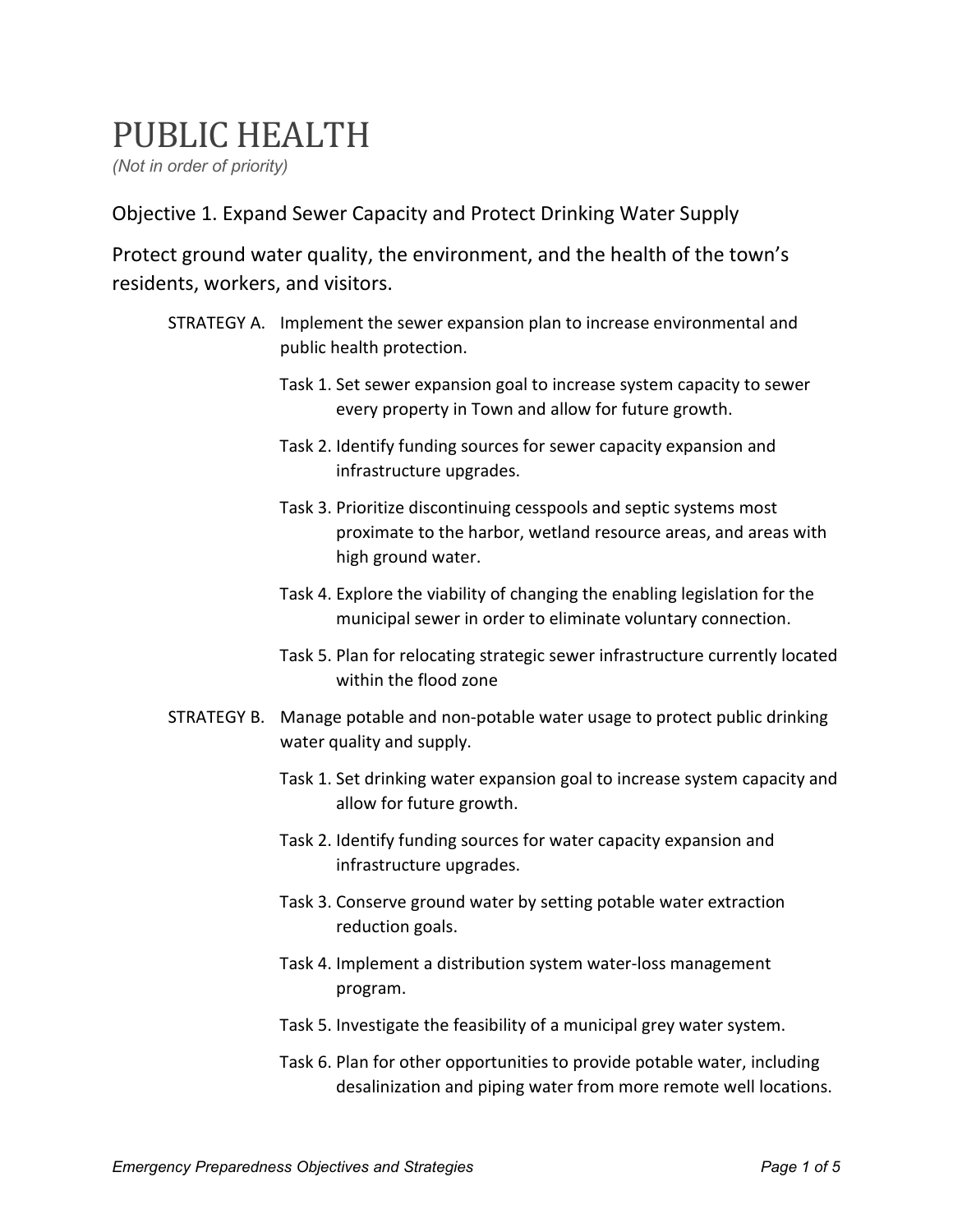Objective 2. Assess and Address Community Public Health Needs

Provide public human services for behavioral health challenges, including addiction and depression, and partner with private health care providers to ensure appropriate education and care is available for our diverse populations.

- STRATEGY A. Regularly assess community public health needs and the capacity of existing human services agencies or private health care providers to meet those public health needs.
	- Task 1. Create a community health assessment process that also identifies the most appropriate sources for specific health services.
	- Task 2. Identify additional community health parameters (such as air quality, hunger, lead paint, chemical exposure, housing security, pest management for mosquitos, ticks and other disease vectors) that may be added to the public health assessment and service plan.
	- Task 3. Revise/update public health policies to ensure they are consistent with the health assessment and service plan.
- STRATEGY B. Collaborate with community partners to better serve the health needs of all subpopulations living and working in Provincetown, including families with young people, immigrants, seasonal workers, LGBTQIA+, and seniors.
	- Task 1. Establish a working group with representatives from non-profit service providers, Outer Cape Health Services, and the health department to coordinate services to different groups.
	- Task 2. Create clear messaging and a communication nexus that connects those seeking health services with the appropriately qualified providers.
	- Task 3. Develop a reporting system where data on services being provided is tracked and reported back to the community.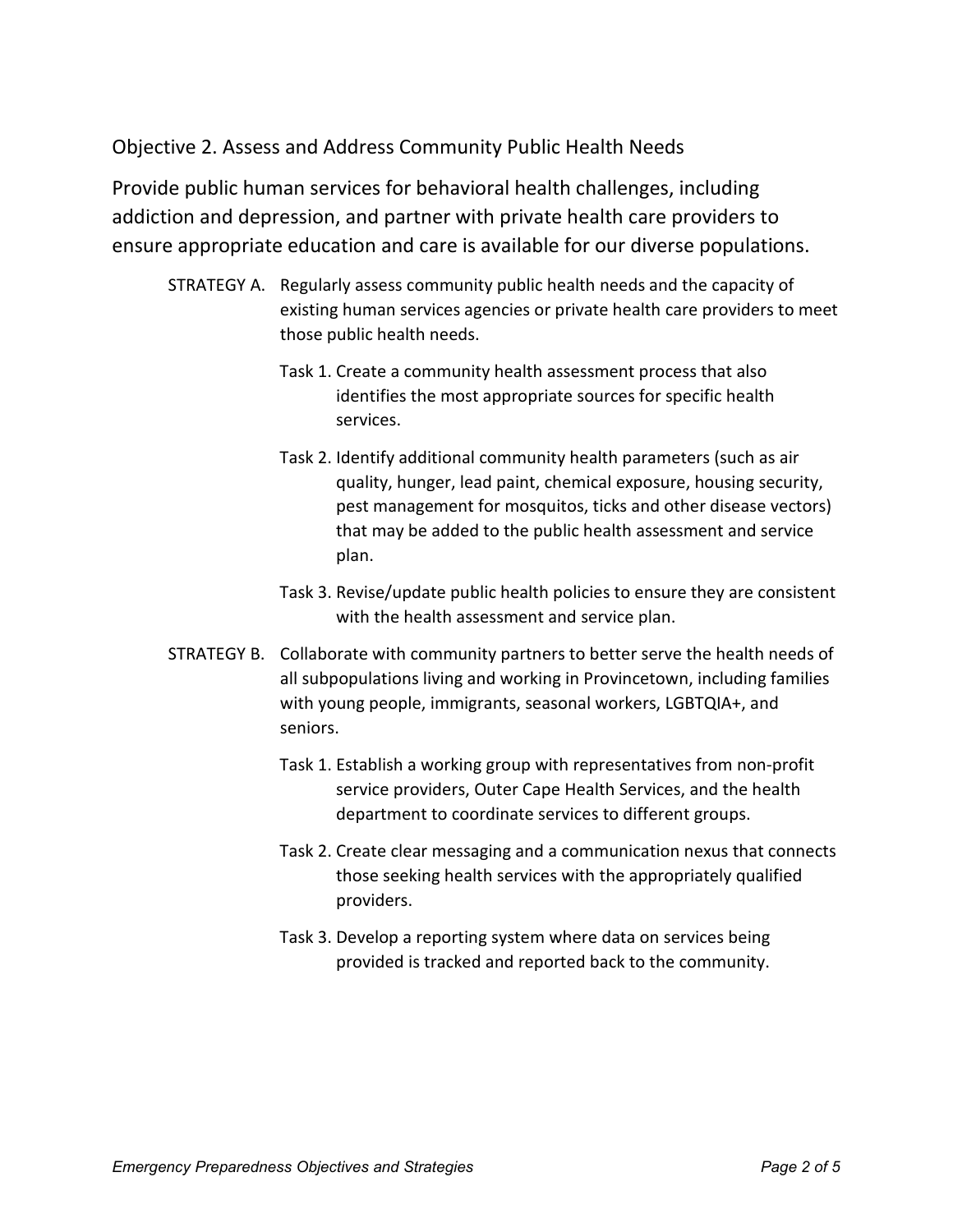- STRATEGY C. Provide and enhance substance use disorder education to improve the community's knowledge and increase the availability of evidence-based information on treating addiction and substance use disorder.
	- Task 1. Propose using marijuana tax revenues to provide substance use disorder public health and human service needs.
	- Task 2. Include addiction and substance use disorder treatment as part of the coordinated health service plan and public health communication plan.

## Objective 3. Implement public health mitigation strategies

- STRATEGY A. Identifying methods to reduce the risk of public health hazards or reduce losses to hazards that occur.
	- Task 1. Develop an emergency housing plan with Outer Cape communities and the Cape Cod Commission to address emergency housing needs in collaboration with regional partners.
	- Task 2. Post completed public fire inspection reports, completed by the responsible entity, for residential and commercial properties to reduce the risk of overloaded/frayed extension cords, rusted fire panels, and other fire hazards.
	- Task 3. Offer and communicate where health risk management services are offered or supported such as home risk of falling assessment, smoking cessation, Narcan application, and CPR training.
	- Task 4. Advocate for universal healthcare to better serve the needs of visitors, workers, and other non-residents who come to Provincetown and may need to use the local health care services.
- STRATEGY B. Where possible, integrate public health mitigation strategies and response/recovery plans with public and private service entities.
	- Task 1. Provide regular training for the emergency response/recovery team that includes private and not-for-profit service providers.
	- Task 2. Develop a clear messaging and communications plan for response/recovery that directs the public to the best providers for necessary services.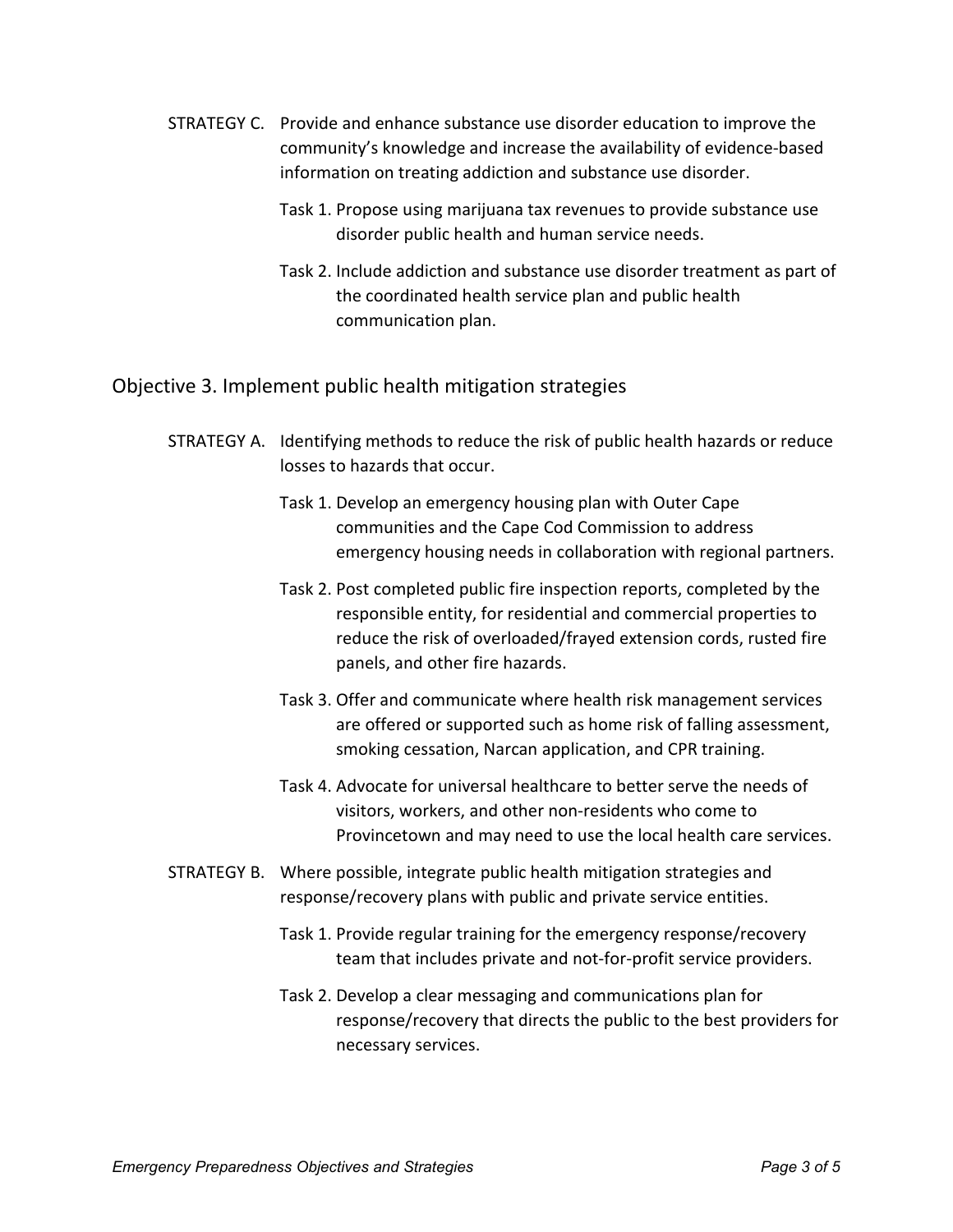- STRATEGY C. Ensure public health preparedness plans outline planned operations, planning, logistics, and financing.
	- Task 1. Revise/update public health preparedness plans to ensure they are consistent with the health policies and emergency response plan.

Objective 4. Explore regionalization for public health services

Work collaboratively with the other Outer Cape municipalities to identify opportunities to share resources and offer additional health services.

- STRATEGY A. Identify public health services being offered regionally, gaps in service offerings, in other areas of Massachusetts and/or states to develop a model for regionalization.
	- Task 1. Research other applicable models that could be adapted to the Outer Cape in coordination with Barnstable County and the Cape Cod Commission.
- STRATEGY B. Collaborate with the Outer Cape municipalities and health care providers on the core public health functions that need to be provided per the Department of Public Health.
	- Task 1. Seek to collaborate with Outer Cape Health Services to restore seven-day urgent care and dental care services.
	- Task 2. Collaborate with Outer Cape Health Services to provide health services that are identified as a priority for the region.
- STRATEGY C. Create public outreach that addresses finding public health services that are offered through the region, but not specifically locally, and the proximity of certain medical services.
	- Task 1. Create a regional public health communication plan that can be adopted by each municipality that includes triage service to respond to inquiries about resources to address perceived threats to public health.
	- Task 2. Provide additional information about transportation options, hours of operation, and availability of access for persons with disabilities or special needs.